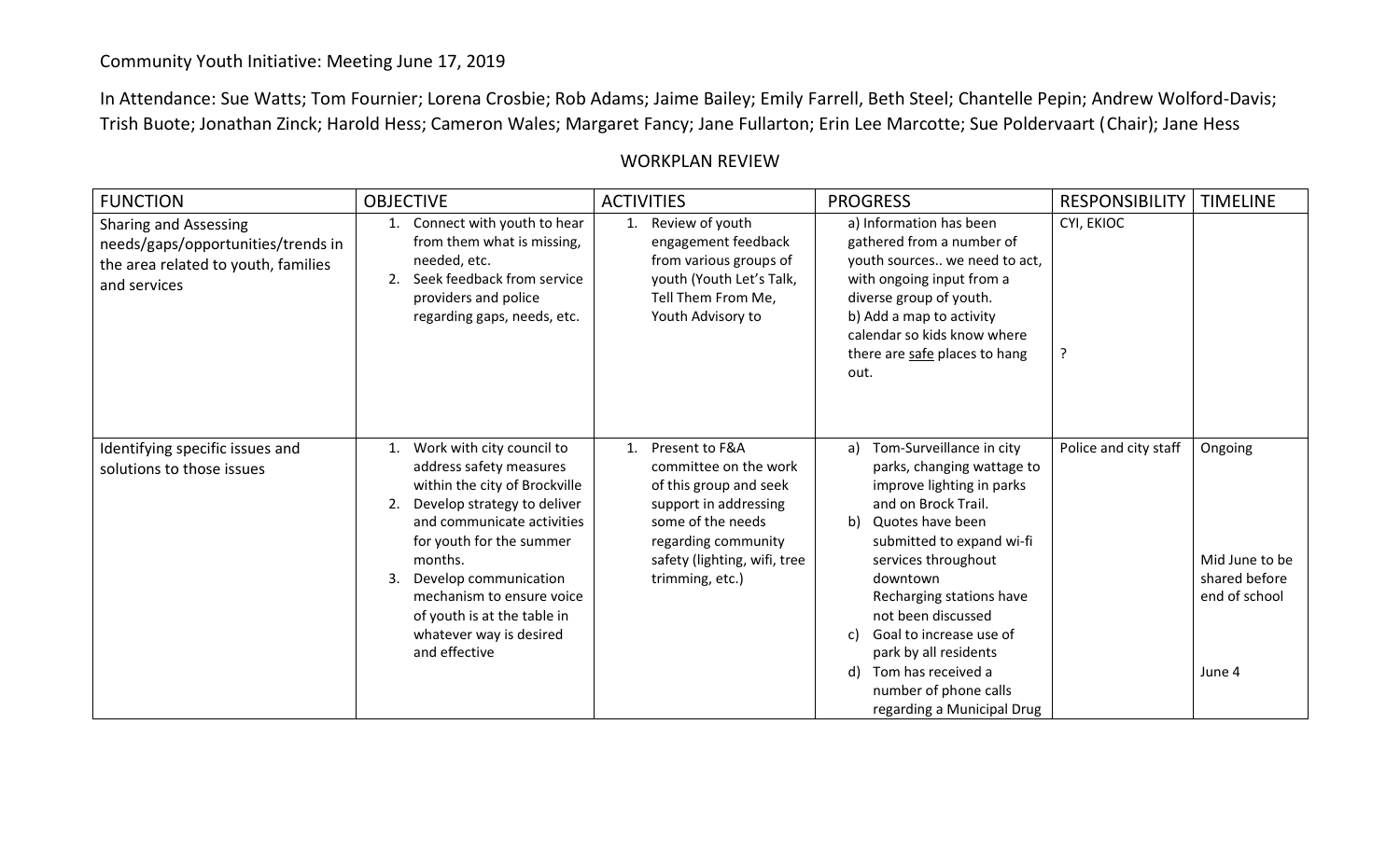|  |    |                           | Strategy. He will be                 |  |
|--|----|---------------------------|--------------------------------------|--|
|  |    |                           |                                      |  |
|  |    |                           | speaking to police services          |  |
|  |    |                           | board.                               |  |
|  |    |                           | Motion passed at Council re:         |  |
|  | 2. | Create a calendar to be   | <b>MDS</b>                           |  |
|  |    | filled in by service      | Why cameras $-$ Tom                  |  |
|  |    | providers with activities | perception by public                 |  |
|  |    | throughout the summer.    | People want a button they can        |  |
|  |    |                           | press and                            |  |
|  |    |                           | Council has deferred discussion      |  |
|  |    |                           | on Council \$35000                   |  |
|  |    |                           | Is there value in this group         |  |
|  |    |                           | communicating more about             |  |
|  |    |                           | what they are doing?                 |  |
|  |    |                           | Mention to Council other work        |  |
|  |    |                           | that CYI does?                       |  |
|  |    |                           | Jane F. important from service       |  |
|  |    |                           | provider perspective to bring        |  |
|  |    |                           | message to Council                   |  |
|  |    |                           | Is there a sense of urgency? Do      |  |
|  |    |                           | we need to present at Council?       |  |
|  |    |                           | Cameron - this is about              |  |
|  |    |                           | keeping young people safe            |  |
|  |    |                           | Council needs to understand the      |  |
|  |    |                           | broader context                      |  |
|  |    |                           | <b>Timing: General</b>               |  |
|  | 3. | Work with group of        | information/budget submission in     |  |
|  |    | youth regarding best      | the fall                             |  |
|  |    | way to communicate this   | Phone one year? Camera next          |  |
|  |    | information.              | year?                                |  |
|  |    |                           | Don't drop the discussion            |  |
|  |    |                           | Decision - no urgency at this point, |  |
|  |    |                           | but it needs to be kept on agenda    |  |
|  |    |                           | EKIOC will take it on -              |  |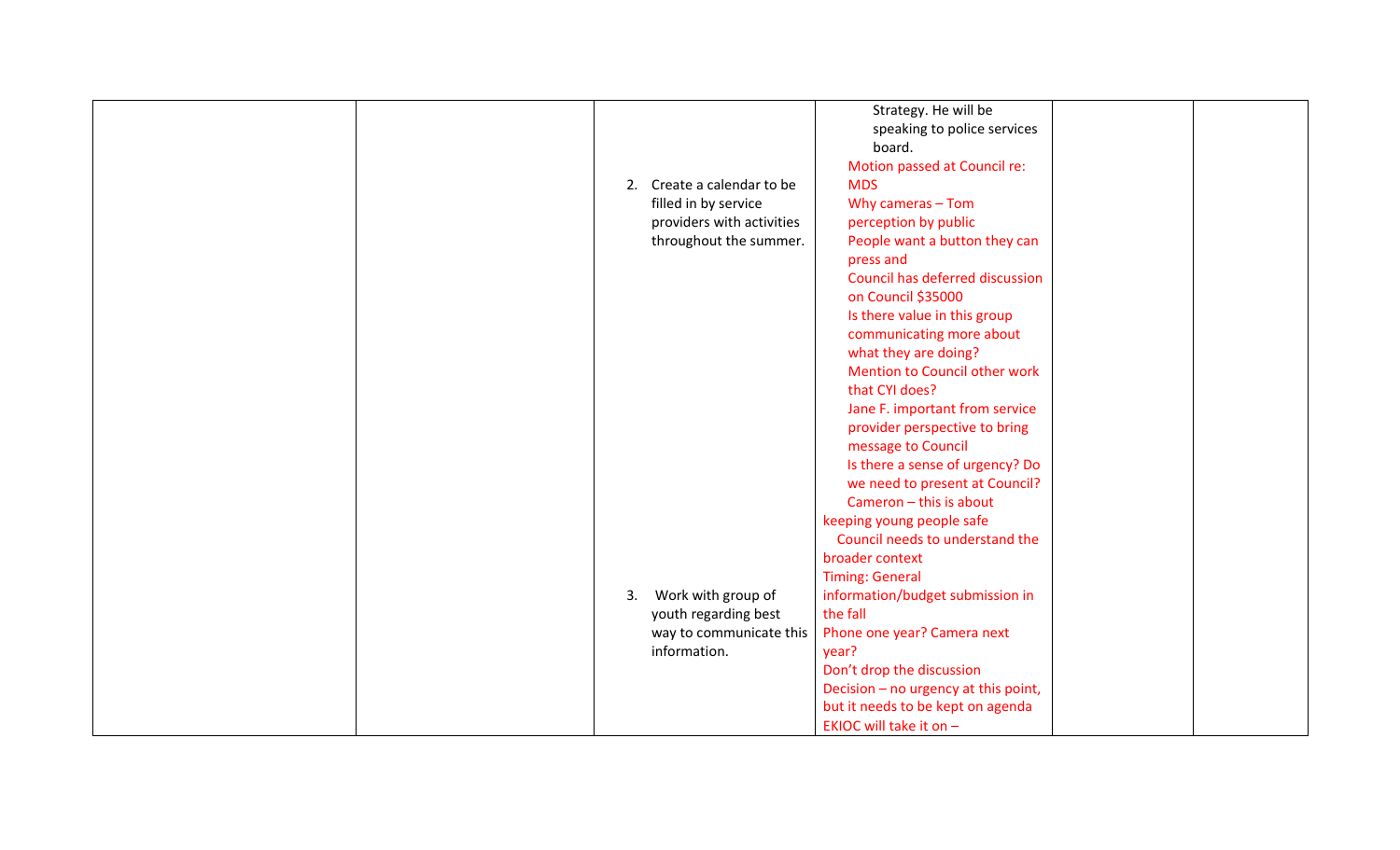|  | 4. Agencies to host activity<br>event the last evening of<br>Stingers encouraging<br>youth and families to<br>attend. Will provide<br>opportunity for youth to<br>try activities, meet<br>service providers (warm<br>welcome) and assist with<br>accessing support<br>through Making Play<br>Possible, if needed. | Emily to do a quick survey to<br>agencies regarding services<br>available as well as programs.<br>b) Need to address barriers<br>intending or non intended<br>Transportation - can we<br>$\bullet$<br>offer free bus<br>transportation<br>There are some<br>opportunities for free<br>transportation<br>Add to presentation ask<br><b>Planning and Operations</b><br>Committee beginning of<br><b>July (Cameron)</b><br>Agencies would hand out<br>free passes.<br>Lorena - goal of free<br>transportation for all kids<br>e.g Tuesday afternoon kids<br>under 18 ride the bus<br>Jane F. - need to connect<br>with Matt Locke<br>Serve high needs kids first<br>Link ask to Youth Friendly<br>designation<br>Transit task force has<br>convened - no report until<br>September<br>Cameron will take to task<br>force - ask at next budget<br>What about rural areas<br>$\bullet$ |  |
|--|-------------------------------------------------------------------------------------------------------------------------------------------------------------------------------------------------------------------------------------------------------------------------------------------------------------------|-----------------------------------------------------------------------------------------------------------------------------------------------------------------------------------------------------------------------------------------------------------------------------------------------------------------------------------------------------------------------------------------------------------------------------------------------------------------------------------------------------------------------------------------------------------------------------------------------------------------------------------------------------------------------------------------------------------------------------------------------------------------------------------------------------------------------------------------------------------------------------------|--|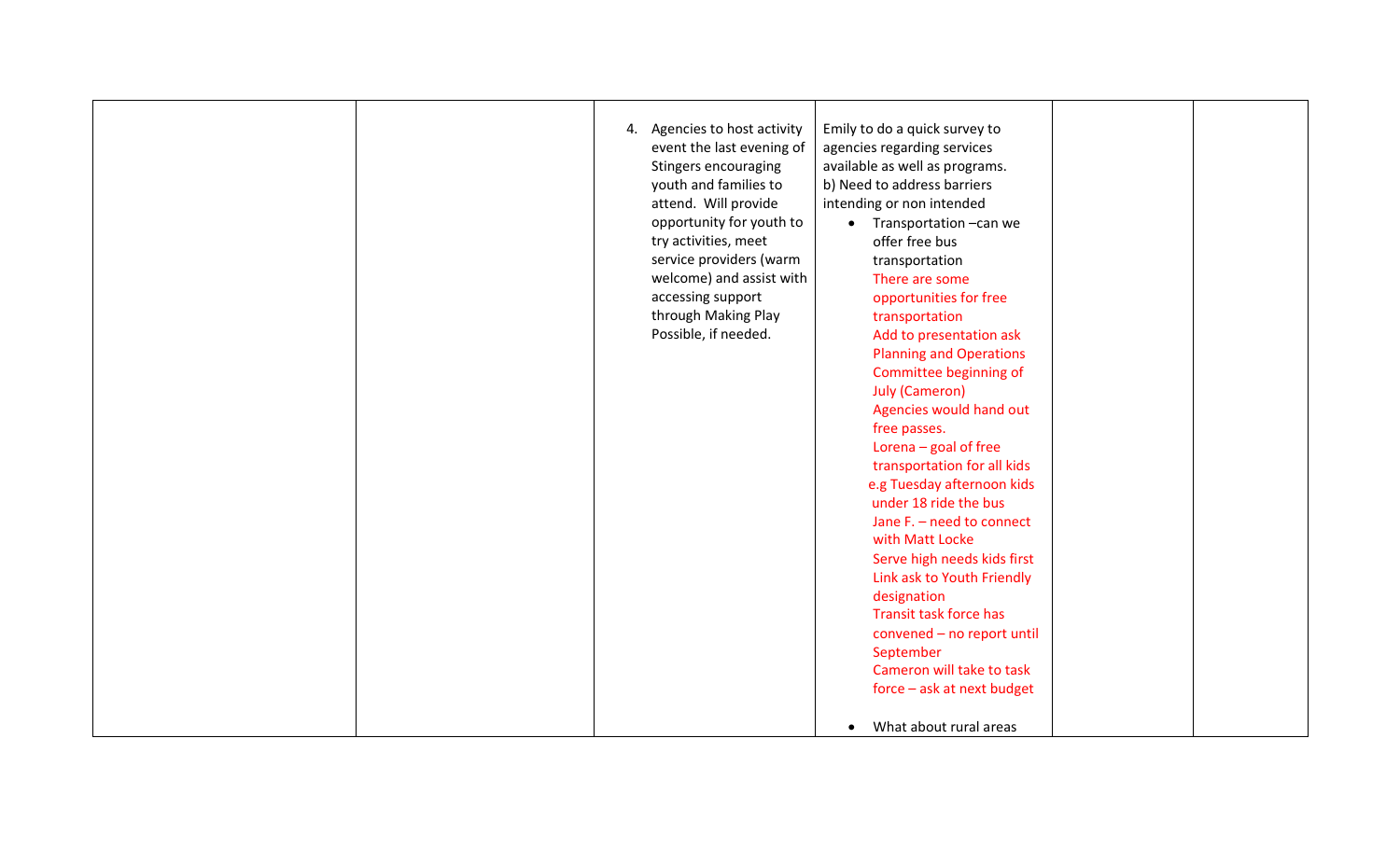|  | Short term - getting kids to          |  |
|--|---------------------------------------|--|
|  | Stingers in summer                    |  |
|  | Long term - talk to STEO, OPP,        |  |
|  | municipal governments                 |  |
|  | Still waiting for people to fill out  |  |
|  | survey - picture of what is available |  |
|  | in community (wi fi, etc)             |  |
|  | Calendar a month at a time with       |  |
|  | what is available for the summer      |  |
|  | <b>Ready for Friday</b>               |  |
|  | How to communicate with youth         |  |
|  | Emily will send link for everyone to  |  |
|  | add ideas                             |  |
|  |                                       |  |
|  | a) Don Lewis will work with his       |  |
|  | focus group                           |  |
|  | b) Existing youth groups will be      |  |
|  | asked for feedback                    |  |
|  |                                       |  |
|  | c) Agencies will be asked to use      |  |
|  | social media as a communication       |  |
|  | tool                                  |  |
|  |                                       |  |
|  |                                       |  |
|  | a) Brockville Pride Committee will    |  |
|  | be present at the June 4 Stingers     |  |
|  | event                                 |  |
|  | b) Many of the youth feel safe        |  |
|  | around the police and call officers   |  |
|  | by first name, this can be used as a  |  |
|  | strength in our community.            |  |
|  | c) Share June 4 Stingers poster       |  |
|  | widely. Any agencies not already      |  |
|  | attending are encouraged to           |  |
|  | attend. Poster available from Sue     |  |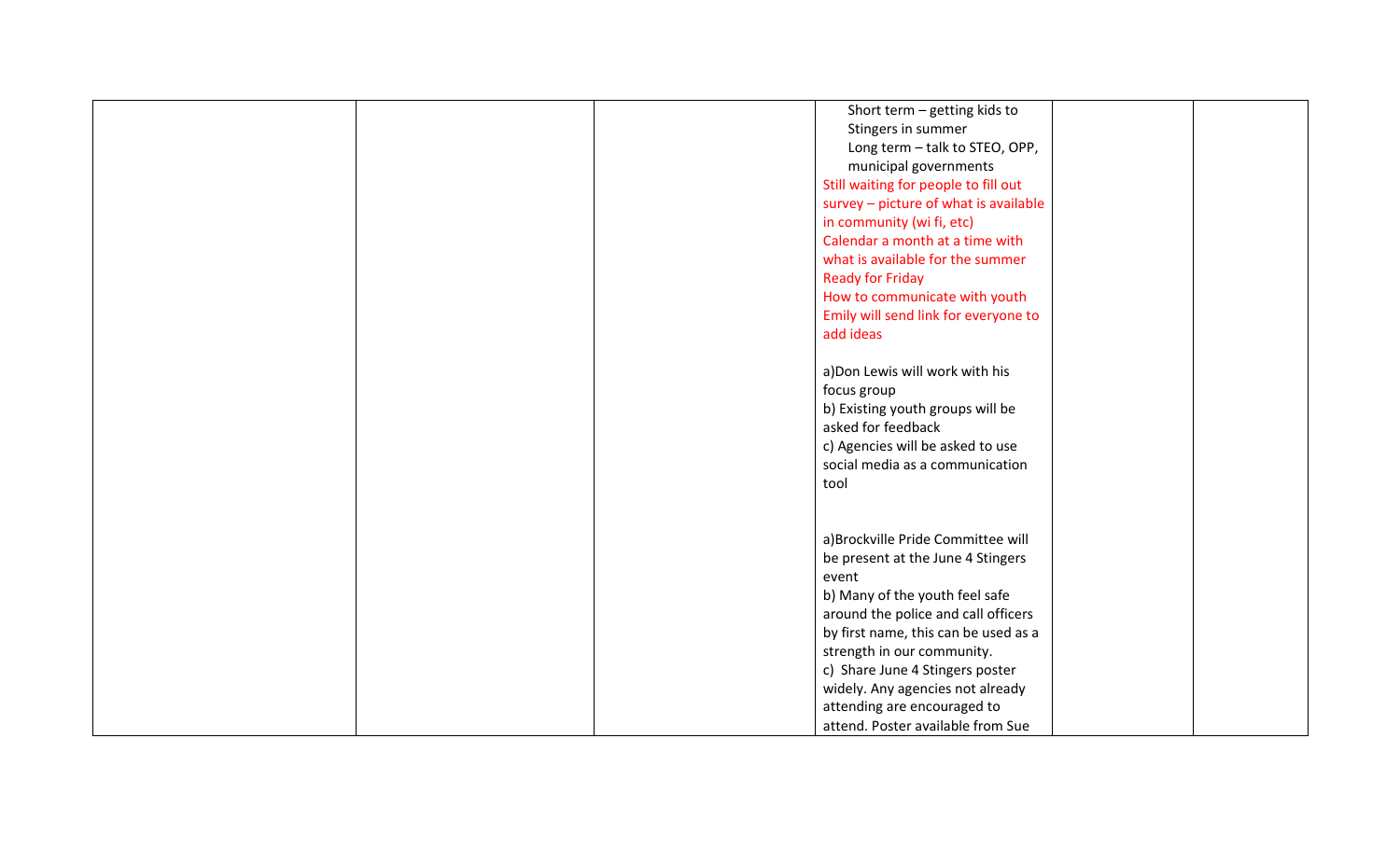|                                                                                                                                            |                                                                                                                                 | or Harold.                                                                                                                                                                                                                                                                                                                                                                                                                                                                                                                                                                                                                                                                                                                                                                                     |  |
|--------------------------------------------------------------------------------------------------------------------------------------------|---------------------------------------------------------------------------------------------------------------------------------|------------------------------------------------------------------------------------------------------------------------------------------------------------------------------------------------------------------------------------------------------------------------------------------------------------------------------------------------------------------------------------------------------------------------------------------------------------------------------------------------------------------------------------------------------------------------------------------------------------------------------------------------------------------------------------------------------------------------------------------------------------------------------------------------|--|
| Coordinating existing resources<br>among community organizations,<br>governments and individuals to<br>ensure youth are effectively served | Collaborate with existing or<br>1.<br>new groups such as Every<br>Kid and "Friends" group                                       | Share work of this group<br>1. Standing agenda item for<br>1.<br>with EKIOC to consider<br><b>EKIOC</b><br>this a sub-committee of<br>every kid (action<br>focused)                                                                                                                                                                                                                                                                                                                                                                                                                                                                                                                                                                                                                            |  |
|                                                                                                                                            | Develop a communication<br>2.<br>strategy to share our work<br>with the community                                               | Develop media release<br>2. Start with Hello media<br>2.<br>regarding current work<br>release completed with<br>to date and other<br>ongoing social media<br>related initiatives such<br>campaign<br>as Start with Hello                                                                                                                                                                                                                                                                                                                                                                                                                                                                                                                                                                       |  |
|                                                                                                                                            | Ensure sustainability of<br>3.<br>existing programs that are<br>having success - Stingers<br>ASP, The Hub, Connections,<br>etc. | Meet with Andrew (from<br>3. a) Update on Stingers and<br>3.<br>potential for continuing<br>Stingers) and others to<br>develop sustainability<br>over the summer. Andre w<br>plan to continue with<br>is developing costing for<br>the continuation of<br>Stingers ASP and<br>collaborative delivery of<br>Stingers over the summer<br>at a minimum Ongoing<br>the program.<br>management/coordination<br>for the weekly needs will<br>need a new home as of<br>June 4/19.<br>ACTION: Jane to talk to<br>Tawnya regarding an exit survey to<br>determine if kids would come to<br>Stingers over the summer.<br>Plan pending funding - Timothy<br>from Pier Sara from RNJ<br>Tuesday 2:30 to 4:30<br>Having many partners there was<br>critical<br>Has to be accessible<br>Maybe one yellow bus |  |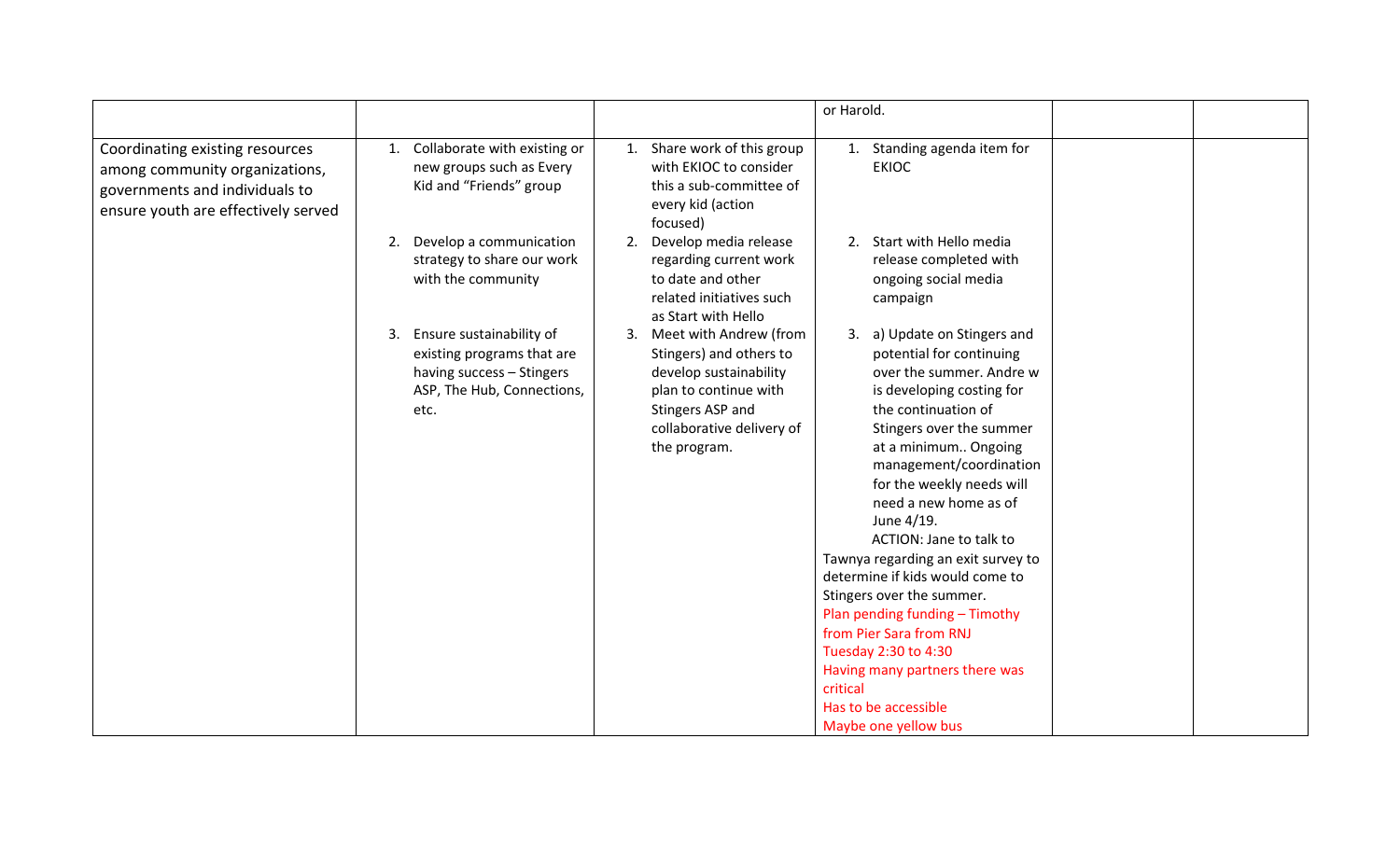|                                                                                |                                                                                                                                                                                                                                                                                                                     |                                                                                                                                                                                                         | Can staff commit the time<br>Can we reach out to broader<br>community<br>Place to connect to counselling<br>Vulnerable sector checks<br><b>EEC</b> staff<br><b>School nurses</b><br>Risk and liability is critical<br>Long term - can we involve STEO                                                                                         |  |
|--------------------------------------------------------------------------------|---------------------------------------------------------------------------------------------------------------------------------------------------------------------------------------------------------------------------------------------------------------------------------------------------------------------|---------------------------------------------------------------------------------------------------------------------------------------------------------------------------------------------------------|-----------------------------------------------------------------------------------------------------------------------------------------------------------------------------------------------------------------------------------------------------------------------------------------------------------------------------------------------|--|
| Advocating for strengthened and<br>improved services for families and<br>youth | <b>Explore existing service</b><br>1.<br>pathways for youth<br>addiction services and<br>identify opportunities for<br>service enhancement (ie.<br>Outreach, youth specific<br>approach to service)                                                                                                                 | Meet with LLGAMH,<br>1.<br>CMHLG, RNJ, Connect<br>Youth and school boards<br>to discuss existing<br>pathways, opportunities,<br>and funding needs.                                                      | Small work group to look at<br>existing pathways for youth<br>addiction looking at barriers and<br>facilitators.<br>Lorena - currently providing more<br>opportunities for addiction training<br>and services<br>Improving pathways<br>A lot of kids don't acknowledge<br>addictions use<br>Group to meet, include Health Unit                |  |
|                                                                                | Advocate for a Municipal<br>1.<br>Drug Strategy for Brockville<br>2. Explore larger initiatives<br>such as Planet Youth or<br>other collective impact<br>approaches<br>3. What physical strategies<br>can be used to create more<br>shared spaces?<br>How can we make it easier<br>for youth to access<br>services? | 1. Present to city council<br>on the need and benefits<br>of a MDS for Brockville<br>to leverage their support<br>Obtain information<br>2.<br>through presentations<br>and best practice<br>approaches. | 1 a) Need to look at the<br><b>Community Safety and Well Being</b><br>Plan for Brockville and Gananoque<br>and see how it all works together.<br>2 a) Long term - reach out to<br>municipalities for funding/support<br>of this project - talk to recreation<br>directors/committees about the<br>needs of rural youth<br><b>Planet Youth</b> |  |